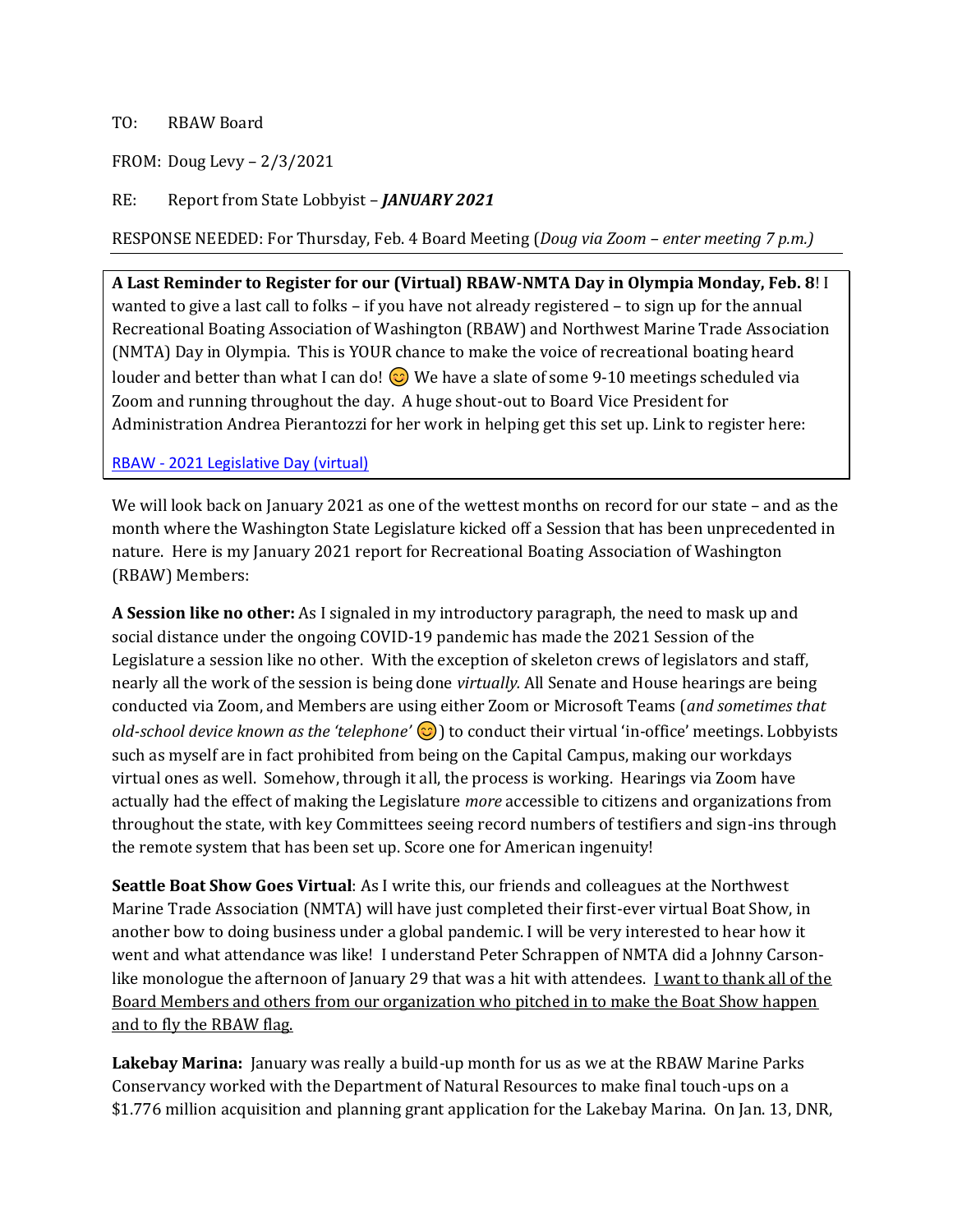with the Marina Parks Conservancy as a partners, submitted the formal application for funds through the Boating Facilities Program administered by the state's Recreation & Conservation Office (RCO). The next big date is Feb. 17 – at 1:10 p.m. to be exact – when Hannah Blackstock of the DNR's aquatics division and RBAW/Marine Parks Conservancy Board President Bob Wise make a presentation to an evaluation committee. About a week later, we'll learn how we did! Here's the opening line of our Fact Sheet on the project application: "*The Washington Department of Natural Resources (DNR) will use this grant to acquire and plan for the renovation of 17.5 acres of upland and tideland property at Lakebay Marina in Mayo Cove, located near the town of Lakebay*."

**Mobile Pump-Out Service for South Sound? RBAW Partners with Pierce County**: Last month, the RBAW Board voted unanimously to contribute \$1,000 a year for the next two years to Pierce County to help the county with a matching funds requirement toward a \$100,000 Clean Vessel Act grant application through Washington State Parks. If successful, the funds would enable the County to create a badly-needed mobile pump-out service within the Key Peninsula-Gig Harbor watershed.

The funds would enable mobile pump-out service to areas such as Anderson Island, Long Branch Marina, Mayo Cove, and Wollochet Bay. Pierce County would acquire a 2019 vintage, 26-foot pump-out boat for the project, docking it at the Tacoma Narrows Marina during boating season and operating the boat each year during the weekend days of May 1 through Sept. 31. Organized boating groups also would be able to reserve the service in the off-season. Pierce County plans to serve at least 15-20 vessels each weekend and up to 35 during peak holiday times.

The county is planning on operating this boat annually on weekends from May  $1<sup>st</sup>$  to September 31st. However, reservations are available in the off-season for organized boating groups. During this time period, Pierce County plans to service an average of 15-20 vessels each weekend, with the possibility of to 35 boasts during peak holiday times. This can collect up to 8,000 to 10,000 gallons of sewage annually. The plan is to serve 700 vessels the first year and 900 in the second. The pump-out service will be run by Paul Wyen of Northwest Mobile Pumpout and Environmental Services. I want to salute RBAW for making this contribution, which should help pave the way for a service we sorely need!

**2021 'Long' Session – Key Bills We Are Weighing in on:** The Legislature began the 105-day Session on Jan. 11, and since then we have been quite busy! A quick rundown of bills we are engaged in via our RBAW Legislative Agenda priorities:

\*\**2021-23 Capital Budget (SB 5083/HB 1080):* This budget includes just under \$15 million for the Boating Facilities Program – and it is through this program that we hope to receive our \$1.776 million grant for Lakebay. We also support about \$4.5 million in the budget for derelict vessel removals of some large vessels, including *The Hero* in Pacific County;

*\*\*HB 1018/Proposed Substitute Senate Bill 5176, Boating Safety*: These bills purported to 'just' add human-powered vessels to the statutory requirement for obtaining a Boater Education Card, but the way they are written leads to a broad array of "unintended consequences" and may not do much to promote enhanced safety in the water. The bills would also *remove* an exemption to obtaining the Boater Education Card for those born before 1955 – an exemption built into state law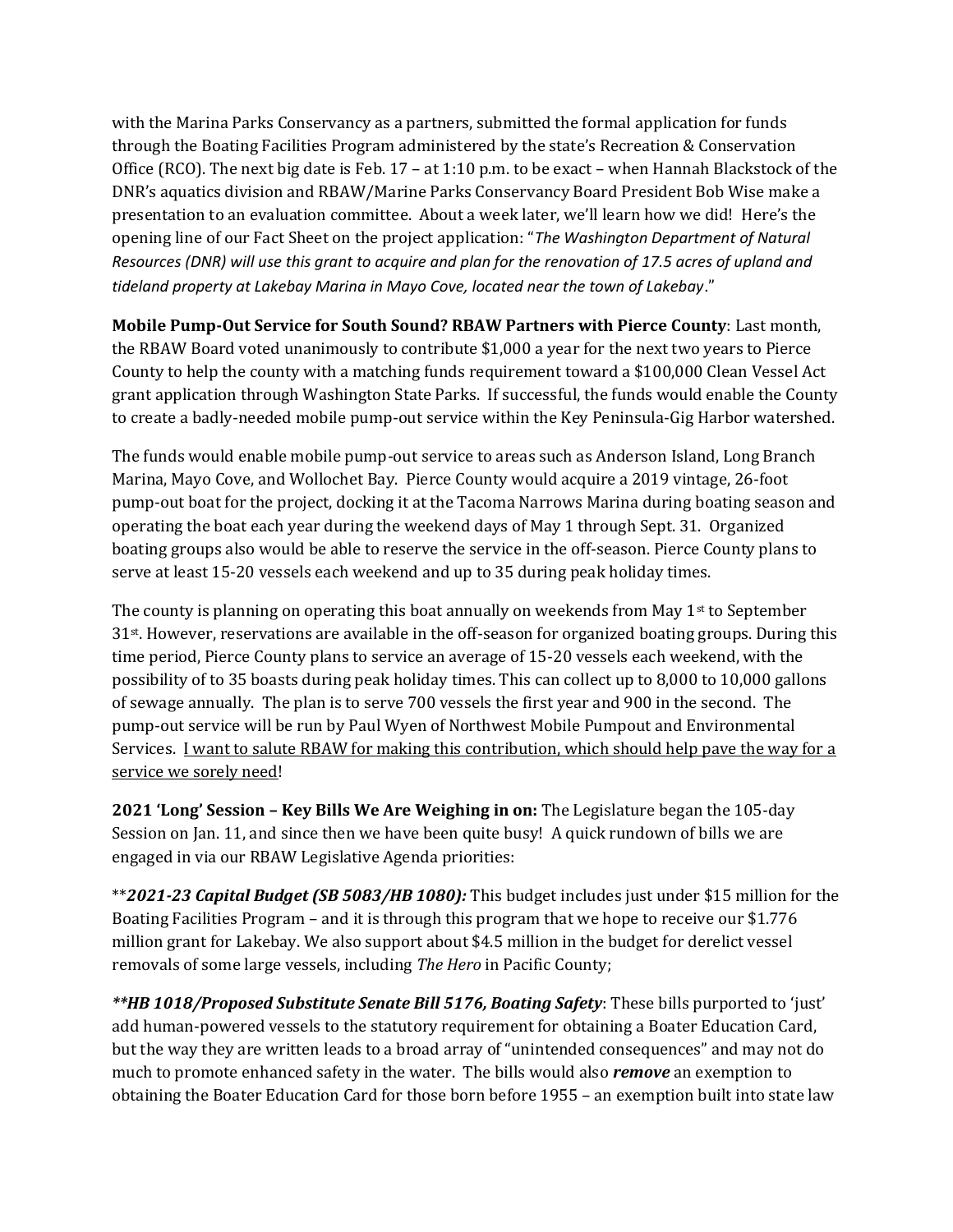over a decade and a half ago. I testified to our concerns with **HB 1018** on Jan. 20. On Jan. 25, Past President Steve Greaves and myself participated in a stakeholder meeting with the sponsor of the bill. There was to have been a hearing on **PSSB 5176** on Jan. 28, but it was cancelled. Most in the paddlecraft community are opposed to **1018/5176** and, if push came to shove, would probably opt for mandatory life-jacket wearing requirements over the Boater Ed Card requirement. Along with giving a shout-out to Steve Greaves, I want to applaud RBAW Treasurer Loyd Walker for all the work he has done outlining concerns with these bills.

**\*\*SB 5330 – Commercial Whale Watching Licenses**: We support this bill introduced on Jan. 22 by Senate Agriculture, Water, Natural Resources and Parks Chair Kevin Van De Wege (D-Sequim/24th Dist.). The bill would restructure a recently adopted rule-making by the Washington Department of Fish & Wildlife (WDFW) that, in our view, unfairly restricted the ability of commercial whale-watching operators to safely view Southern Resident Killer Whales (Orcas). We and our colleagues at NMTA strongly support the 'sentinel' role played by these operators of commercial whale-watching vessels, as they help recreational boaters know how and when to keep their distance when the whales are present. I will testify in *support* of **SB 5330** on Feb. 4. FYI, I would like to particularly thank Vice President of Government Affairs Steve Finney and President Wise for their work and help on this issue.

**\*\*New-Revenue Transportation Proposals – Ensuring the "Non-Highway Refunds" are in place**: While there are not assigned bill numbers yet for these, both the Senate and House have introduced major proposals to invest in the state's transportation system. There's a good argument to be made for the need – though legislators will have to decide whether to raise gas taxes and impose "carbon" fees or taxes during a time when the economy is still in recovery mode. Because the proposals involve upping the state's fuel tax by 6 cents or more, I testified on Jan. 28 in front of the Senate Transportation Committee, urging that they incorporate a "non-highway refund" provision in any proposal to ensure that a proper percentage of the non-18th-Amendment fuel purchases by boaters, ORV users and snowmobilers go back into the state accounts that address their infrastructure needs (in our case, the Boating Facilities Program).

\*\***HB 1107, expanding certain nonresident vessel permit provisions:** We support this NMTApromoted legislation to make it easier for large vessels that are chartered or skippered can obtain non-resident vessel permits. The bill also increases the length of vessels that can secure these permits – from a maximum of 164 feet to a maximum of 200 feet. I signed in support of this bill on Jan. 25 when it received a hearing in the House Transportation Committee. Rep. Mike Chapman (D-Port Angeles/24th Dist.) is the prime sponsor.

## **And A Few Non-Legislative Notes….**

**Efforts with National Marine Fisheries Service (NMFS) on federal permitting for marina upgrades – federal/ESA lobbying firm brought on board:** Throughout January, RBAW President Bob Wise, NMTA VP Peter Schrappen, Logan Brown of the firm Marine Floats, and I, have worked with the Thompson Consulting Group and its principal, Tim Thompson, on a series of meeting with federal regulators, in a continuing attempt to remove a hold on 39 marina upgrade projects throughout Puget Sound. While we appreciate Tim's efforts, we continue to express frustration that